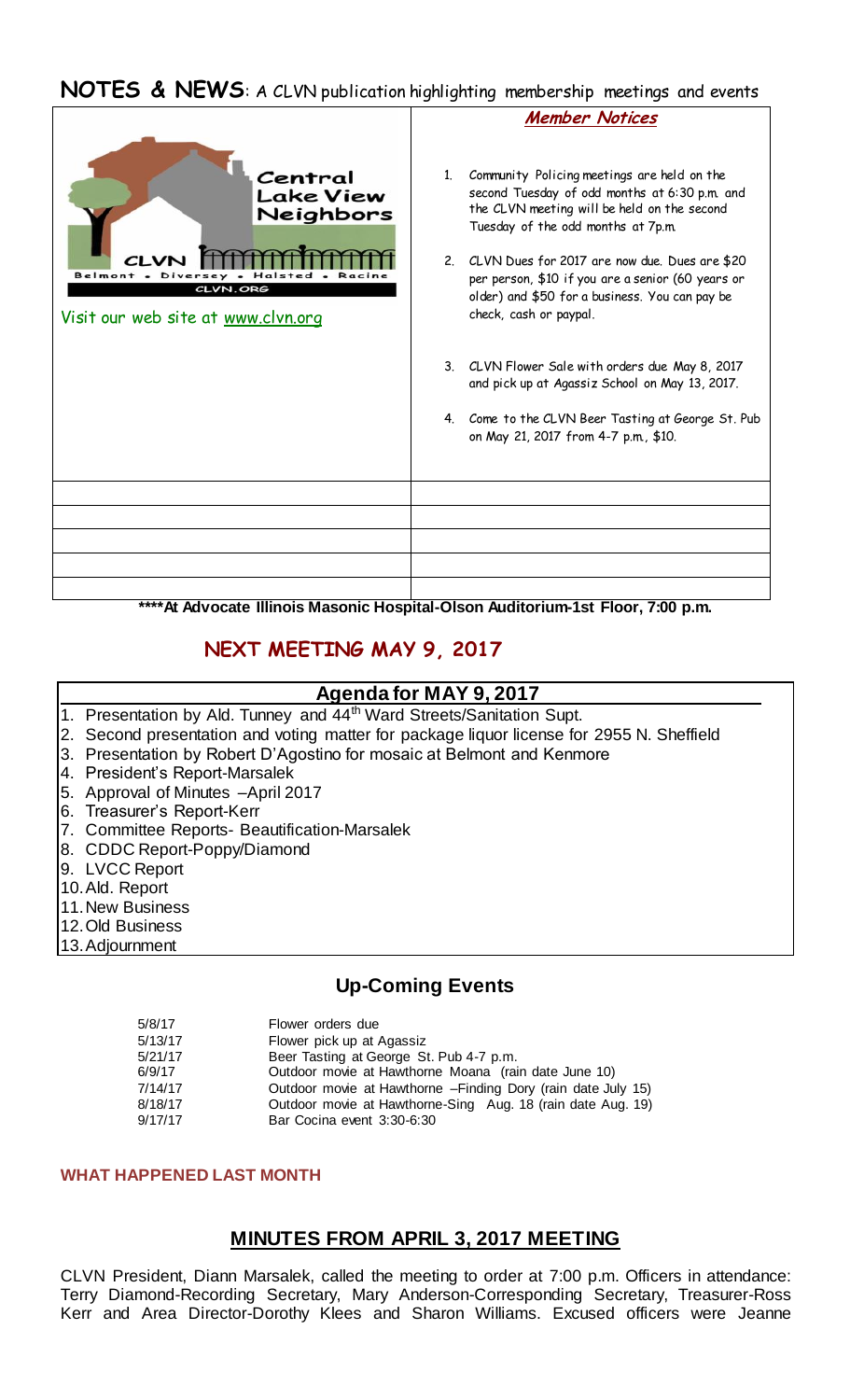Saliture-Vice President and Area Directors: Jude Korol and Charley Wilcox. A quorum was present.

**Presentation by Azteca Grill 847 W. Belmont for incidental liquor license**: Marsalek received an email that the business is abandoning their request for an incidental liquor license.

**Presentation by Heather Way Kitzes of the Chicago Cubs**: Way Kitzes told us the off season for the 2016 World Champions has gone by fast. She thanked all the neighbors for enduring with the play offs and champion games in October and November. Also thanks were provided from the Cubs to Ald. Tunney, Chicago Police, Chicago Fire Department and many other agencies who helped with all the games. The 2017 home opener will be on April 10, 2017 against the Dodgers at 7:05 p.m. Fans are encouraged to come to all games early to navigate security measures. There will be a ribbon cutting ceremony on April 10, 2017 at 10:00 a.m. for the new plaza "The Park". The World Series rings will be given out on Wednesday April 12, 2017 with a ceremony before the game. Hickory St. Capitol is coordinating the arrangements for the new plaza/park which will include a Crafting Cuisine on May 13-14, 2017 with local craft beers and food pairings. The Green City Market will host farmers markets on Thursday nights stating in June from 3 p.m. till dusk until October. Several movies are scheduled to be shown in this area and musical programs will be provided by the Old Town School of Music. A new and improved ice rink will appear around Thanksgiving. The Race to Wrigley will be held on April 29, 2017 which will mostly be in the area north of the park. Several concert are scheduled with the first being Tom Petty on June 29, 2017. Also the Cubs are matching school funding which is a personal cause to the Ricketts family as the mother of the Ricketts children was a former teacher. The Cubs will match \$25,000.00 per school which includes fifteen local schools. The Cubs will be donating up to \$475,000.00 to the local schools. The World Series Trophy has appeared at local schools and traveled over 20,000 miles. The trophy has 70,000 pictures in eleven states and two foreign countries. It is unusual for a trophy like this to travel as much as it has but the Cubs wanted the trophy to reach fans. A permanent home for the trophy will be at the Wrigley Field. The new office building will open at the end of April. Way Kitzes can be reached at [neighbors@cubs.com](mailto:neighbors@cubs.com). Marsalek thanked the Cubs for providing additional security for the neighborhood and working on sanitation to keep the neighborhood clean.

**Introduction of the new staff at Advocate:** Rev. Dee of Advocate retired in December. She was great to CLVN as she was responsive and very cordial to deal with on numerous issues. We congratulate her and wish her well with her retirement. Marsalek announced the Director of Public Affairs, Tonya Lucchetti-Hudson and other public affairs staff-Jaimie Oh and Brittany Bains Hunter will come to our next meeting and they look forward to working with us in the future.

**Presentation by Maureen Martino on SSA#17:** Martino reported the chamber has been busy with programing the entire area from east to west including in our area Racine to Halsted and Diversey to Irving. Maintenance in the area will be provided five days a week with poles being painted and power washings for the sidewalks. Landscaping will be improved. The existing planters are being moved to strategic locations. Seasonal planting will begin in May. Holiday decorations were ordered for Belmont light poles to offer a festive feeling. A second full time office for the chamber has been opened at 3208 N. Sheffield. Private security has been hired and they will work out of the Sheffield office. The security personnel are armed and unarmed either on foot or driving to patrol the area mostly along Sheffield and Belmont. The Commander of the 19<sup>th</sup> District has agreed for foot patrols and asked the officers on beats to walk some of the beat. Attention will be provided to the night and areas with late night bars. The security is working Thursday, Friday and Saturday and one day during the week. The private security contract was for a six figure amount. The hours mostly will be 8:00 p.m. to 5:30 a.m. The CTA is also still using the canine unit at Belmont and working with the security. Marsalek thanked the chamber and the Cubs for being sponsors for the summer movies. The annual Memorial Day fest will be held on May 27- 28, 2017 at Belmont and Sheffield with bar tending opportunities for CLVN and Hawthorne Neighbors.

**Presentation for 2955 N. Sheffield for a package liquor license**: Moe Hammad, Chief Operating Office of SouthLoop Market Group, made a presentation with two colleagues. SouthLoop has five locations they operate and seek to have 2955 N. Sheffield as their newest location. The SouthLoop Market Group consists of accountants who decided to bring these businesses to neighborhoods. They want to bring fresh products to the area including nice produce, organic products and be a great reflection of the community. The proposed hours would be Monday-Thursday 7:00 a.m. to 10:00 p.m. and 7:00 a.m. till midnight for Saturday and Sunday. They will be selling liquor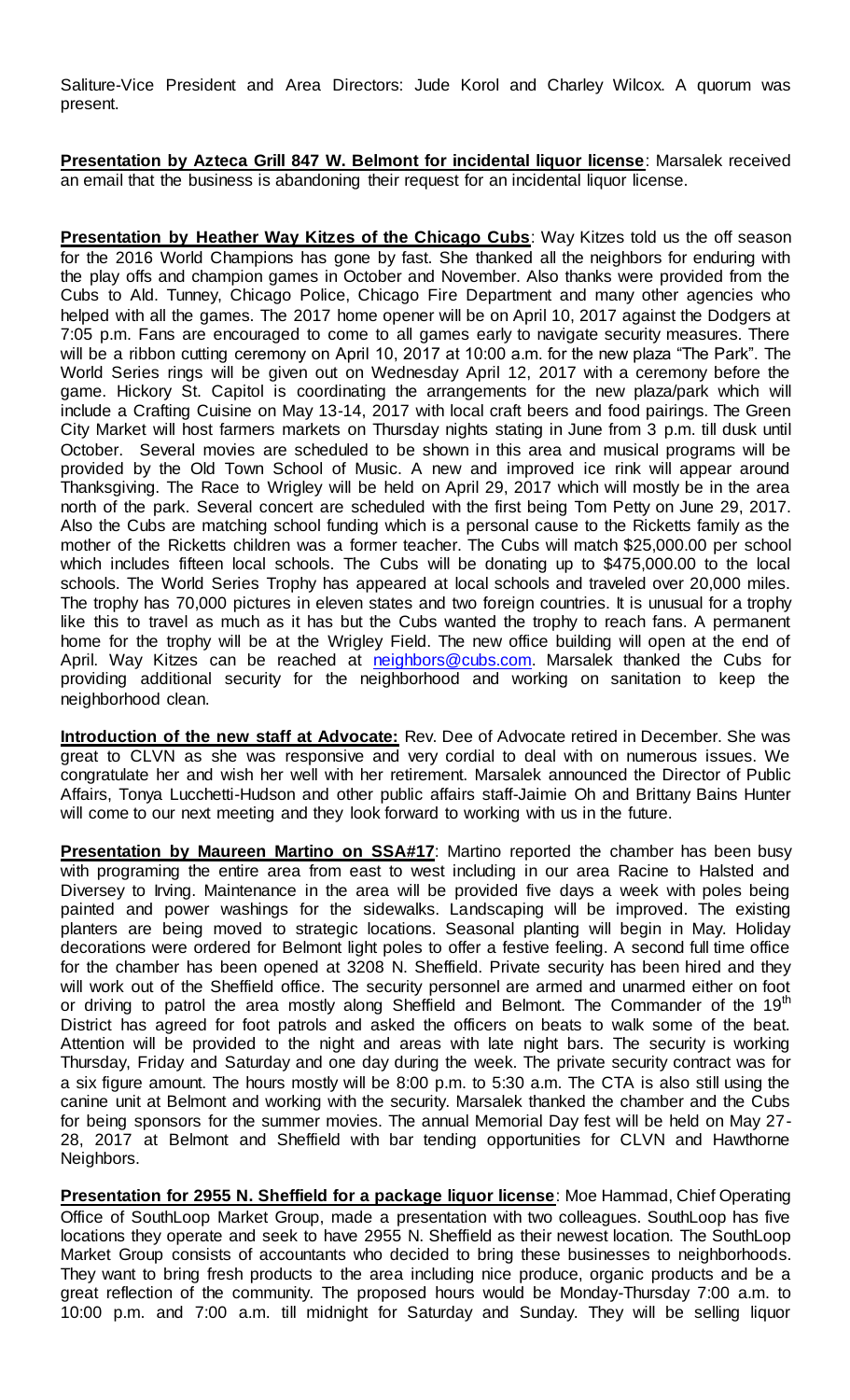consisting of craft beers and wine. They will not sell half pints or 40 ounce beers. They will sell higher premium liquor and want to be an asset to the neighborhood. Liquor sales are 15-20% of their sales. They have signed a lease with the owner of the property and begun work on the interior. They will open the store with or without the sale of liquor. Certain equipment need to be removed and they are selling old fixtures if anyone is interested in purchasing. Deliveries will mostly be in the front at current loading docks but some deliveries may be in the rear. Current deliveries occur between 8:00 a.m. and 2:00 p.m. with no night deliveries. A neighbor to the south was concerned that a delivery truck would block parking spaces in the rear of their building. A neighbor inquired if they would change the exterior colors and they indicated they would to an upscale look. They plan to offer food from a small deli in the shop and pizza from the existing pizza ovens at the location. They have other locations at 1720 S. Michigan Avenue, River North, Van Buren and Marina Towers at 300 N. State. All of their stores are located in high rises and this will be their first stand alone store. They do sell liquor in their other locations. They will enter into a plan of operation with the Alderman's office. The proposed plan would be reviewed by the police and CLVN before the Alderman would sign off on the plan. Concerns from the neighbors were late night liquor sales when there are two other locations on Sheffield that already sell liquor. They stressed they will not sell any liquor to minors. They do not intend to be a volume liquor store and will not have any seating in the store. A neighbor was concerned their website made the store look like it was heavy sales in liquor. The other stores sell liquor behind the counter. They are proposing to have liquor in a separate area in the store on Sheffield. An ATM would be located in the store but not by the door. They use video security with ADT. They do not have any intention to hire security for the location. The price point on their products will deter individuals from coming to purchase any cheap liquor as that will not be sold at the location. A neighbor asked if they would provide exterior lighting or security cameras. They would look into this and the landlord would need to get involved in this aspect. Also the City has some regulations on cameras that they would have to review. Another neighbor reminded the group that the CPD camera is at Wellington and Sheffield. They were unsure if they would seek any outdoor seating. CLVN reminded them that Ald. Tunney usually requires a business to operate a year before and sidewalk permits could be applied for by the business. They might consider a curbside café. They would like to hold wine and cheese tasting in the shop. The store floorplan is 5000 sq. feet.

**President's Report:** The Community Policing and CLVN meetings for 2017 will be 5/9/17, 7/11/17, 9/12/17 and 11/14/17. The CTA held a meeting on March 16, 2017 at Ann Sather's to introduce the artist responsible for art work at the Diversey El. Thanks to Jeanne Saliture for attending a Chicago Park District meeting to hear comments about the north side parks. The CLVN Beer and Food Pairing at Matilda's was cancelled due to slow ticket sales. The CLVN Wine Tasting will be at Kirkwood April 9, 2017. The Police are sponsoring a Keepin It Real forum on April 11, 2017 at 7p.m. at Sheil Park in which former burglars talk about how they committed crimes. The outdoor summer movies are scheduled for June 9 (Moana), July 14 (Finding Dory) and August 18 (Sing). The CLVN flower sale will be held on May 13, 2017 with orders due May 8, 2017. We also will be having a beer tasting at George St. Pub on May 21 from 4-7 p.m. and a fall fest at Bar Cocina on Sept. 17<sup>th</sup> from 3:30-6:30.

Ald. Tunney Report: Jessup reported the staffing levels for the 19<sup>th</sup> District have increased from 333 to 394 staff. There is more security in the area due to various groups hiring private security. The Cubs, Advocate, Presence St. Joseph also have security assisting the area. The Alderman's office has been in communication with the Center on Halsted about safety issues. A security conference will be held at the end of April to include all private security, CPD and organizational security to review issues and ensure they are all on the same page. A meeting was held with various agencies to discuss the late night hours of 1000 Liquors. The owner of 1000 Liquors died and has left the business to his sons. The business was given a list of seven items to comply with in a short period of time. The State's Attorney's Office has a late night business task force and they have been meeting with businesses along Belmont and Sheffield. 1000 Liquors has been attending Hawthorne Neighbors meetings and every community meeting they have been asked to attend. Street sweeping starts in May. The City Clean and Green is April 22, 2017 and the City will provide tools for individuals to use. A review of tree work in CLVN was done for Clifton, Seminary and Kenmore. On Seminary 5 trees were removed, Kenmore had 3 tress removed and Clifton had 7 trees removed. Some will be replaced with new trees. Ald. Tunney supports trees in the ward and is asking new businesses to plant trees. Ald. Tunney is working with the business chambers to have them plant trees or match funding for trees. Ald. Tunney will speak at the May 9, 2017 CLVN meeting.

**Approval of Minutes**: A motion was made by Terry Diamond to approve the minutes which was seconded by Sharon Williams. The motion passed unanimously.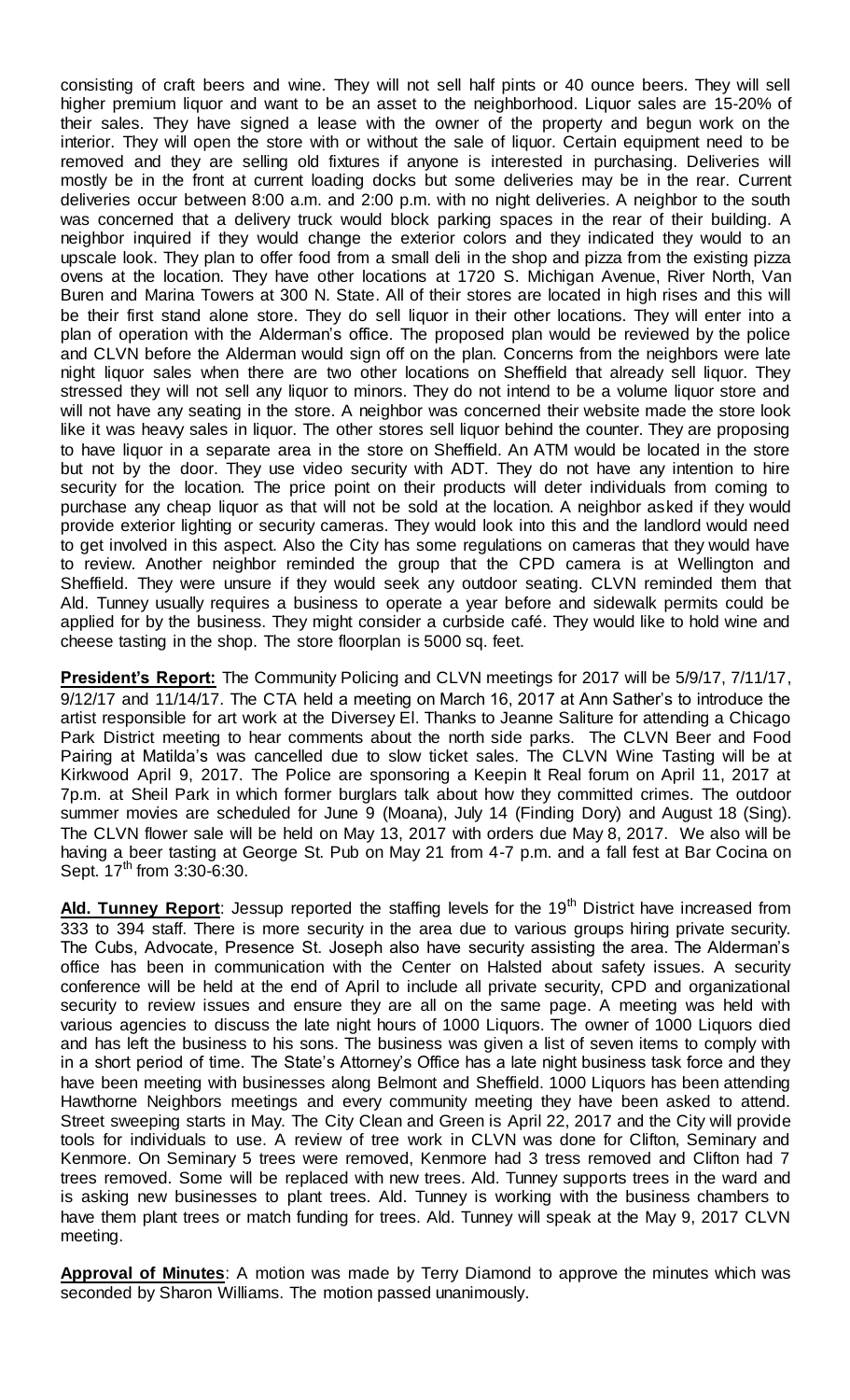**Treasurer's Report:** Marsalek reported for Kerr that the balance in the CLVN accounts is \$17,554.92. Income from January to March 13, 2017 was \$1,608.96 with no expenses.

**Beautification Committee Report**: Marsalek reported the flower sale will be May 8 with orders due and pick up on May 13, 2017. Order forms are at the meeting and on the CLVN website. We will also begin to look for volunteers to get the corners ready for planting and then will start our planting in May. Marsalek has also contacted the landscaper to finish the three remaining corners on Wolfram and George at Agassiz.

**CDDC Report**: Diamond reported from the last meeting. The Cubs presented along with the CTA about the flyover. A CTA task force is working to have a vision for any vacant properties including the bundling of properties. A garden is proposed for Fletcher east of Sheffield with a ribbon cutting ceremony on May 1, 2017.

**Planning & Zoning Committee Report:** Diamond reported that neighbors and Ald. Tunney are reviewing the former Anderson Storage building concerning the proposed mechanicals height and exterior appearance.

**LVCC Report:** Tracey Klees reported she attended the meeting along with newly elected Board of Directors members. They hope to review the current By-Laws, tackle the crime issue and review new developments. The current Master Plan will be reviewed and see if any edits are needed. The next meeting is April 7, 2017.

**Agassiz School report**: Mary Anderson informed the group of the Agassiz School fundraiser on May 6, 2017 at Mini cooper at 1111 W. Diversey. The school will also have a silent auction via the web. The survey to change the name of the school was close with 52% in favor of a change and 48% against a name change. Usually for a name change a school would want the names of three individuals or a large contributor to be considered.

#### **Old Business**: None.

#### **New Business**: None

**Adjournment:** A motion was made by Terry Diamond and seconded by Sharon Williams to adjourn the meeting. The motion passed unanimously. The meeting adjourned at 9:00 p.m.

**CAPS REPORT 19th District - Beat 1933** (boundary - Belmont to Diversey between Lincoln to Halsted): The CAPS meeting was held on March 14, 2017. Aldermen Tunney and Waguespack attended the meeting. The police recapped the top 10 crimes. In 2016 we had 7 robberies and to date this year we have 8, burglaries are down but theft (total incidents) is up from 45 to 50 compared to this time last year. The Police encouraged all community members to attend "Keeping It Real" a Burglary Workshop on Tuesday, April 11, 2017 from 7 to 8:30 p.m. at Sheil Park 3505 N. Southport. Individuals talked about several incidents where people looked suspicious and were asking them for money or came up behind them suddenly and unexpectedly. Call 911 when you see suspicious persons. The Police discussed the difference between 911 and 311 calls. Call 911 for police and fire emergencies, crimes in progress, immediate threat to an individual, major property damage or to dispatch a squad car if you see any suspicious individuals. Most robberies in our area are for cell phones and money. The police answered questions about two recent sexual assaults on and robberies in the area. On February 28, a 25-year-old woman was sexually assaulted and robbed on the 1200 block of West Barry shortly after midnight. On March 9 a 24 year-old woman was leaving a garage in the 3700 block of North Fremont Street about 8:20 p.m. when a man walked up with a handgun, sexually assaulted, robbed and forced the woman into the trunk of her car. The woman was able to escape from her trunk when the offender drove the car into a tree on the South Side. (The offender was arrested and charged after the CAPS meeting.) To avoid becoming a victim, the Police emphasized to stay aware of your surroundings, pay special attention to suspicious people loitering in the area, and report them to the police. If confronted by the offender, try to remain calm, and remember the offender's unique features for identification purposes, and call 911 immediately. Last walk in pairs, don't walk alone. Individuals talked about the effect of good street lighting as a deterrent to crime. The Alderman reported about the use of menu money and City resources to install new lighting. The Alderman also talked about 19th District being large and difficult to cover. The Aldermen and Police confirmed the police staff is increasing slowly and SSA 27 security will help. Southport neighbors and businesses are funding an effort to provide additional security. Many of the bars have hired more security. Many individuals at the meeting thanked the police for their service. The Commander is Marc S. Buslik